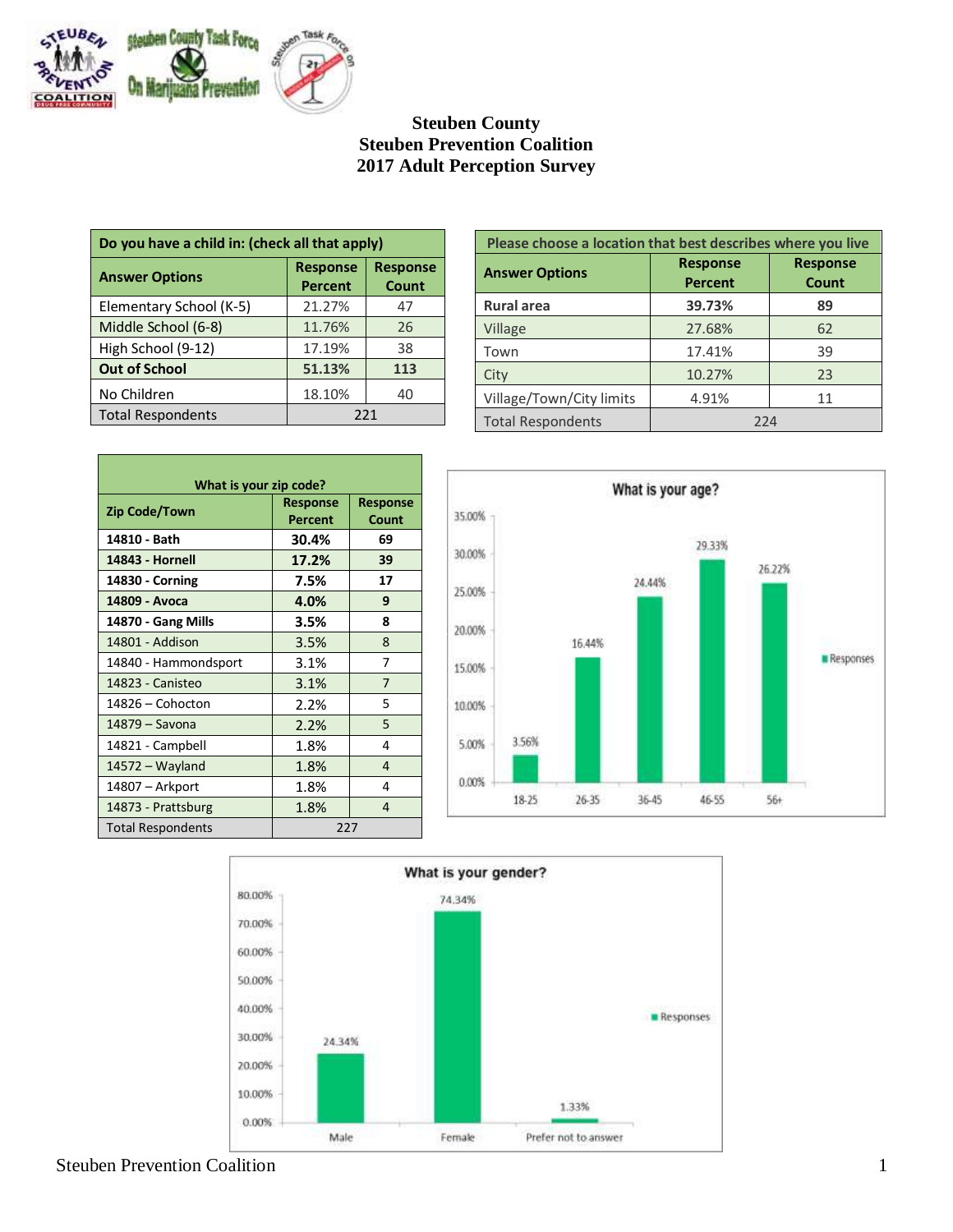| Which of the following is a problem for young people in your<br>community? (check all that apply) |                  |     |
|---------------------------------------------------------------------------------------------------|------------------|-----|
| <b>Answer Choices</b>                                                                             | <b>Responses</b> |     |
| <b>Alcohol</b>                                                                                    | 88.79%           | 190 |
| <b>Marijuana</b>                                                                                  | 79.91%           | 171 |
| <b>Tobacco</b>                                                                                    | 78.97%           | 169 |
| Chewing/Smokeless Tobacco                                                                         | 60.28%           | 129 |
| E-Cigarettes/Vapor Pens                                                                           | 58.88%           | 126 |
| Narcotics (Heroin)                                                                                | 54.21%           | 116 |
| Stimulants - Cocaine                                                                              | 31.31%           | 67  |
| <b>Stimulants - Energy Drinks</b>                                                                 | 58.41%           | 125 |
| Hallucinogens (LSD, PCP)                                                                          | 10.28%           | 22  |
| Inhalants (glue, paint thinner)                                                                   | 18.69%           | 40  |
| Prescription Drugs (Vicodin, Oxycontin)                                                           | 61.21%           | 131 |
| K2 - Synthetic Marijuana                                                                          | 21.96%           | 47  |
| <b>Bath Salts</b>                                                                                 | 35.05%           | 75  |
| Methamphetamines                                                                                  | 42.06%           | 90  |
| <b>Total Respondents</b><br>214                                                                   |                  |     |

- NOT SURE OF OTHERS
- No idea as I try to interact with public during non-work hours as little as possible.
- Don't know
- Since i have no children in school I'm not sure
- Gambling addiction
- I am not aware of any specific problem
- All of above
- Fentynal
- Trauma
- And variety of drugs
- Unsure about the others, but most likely an issue

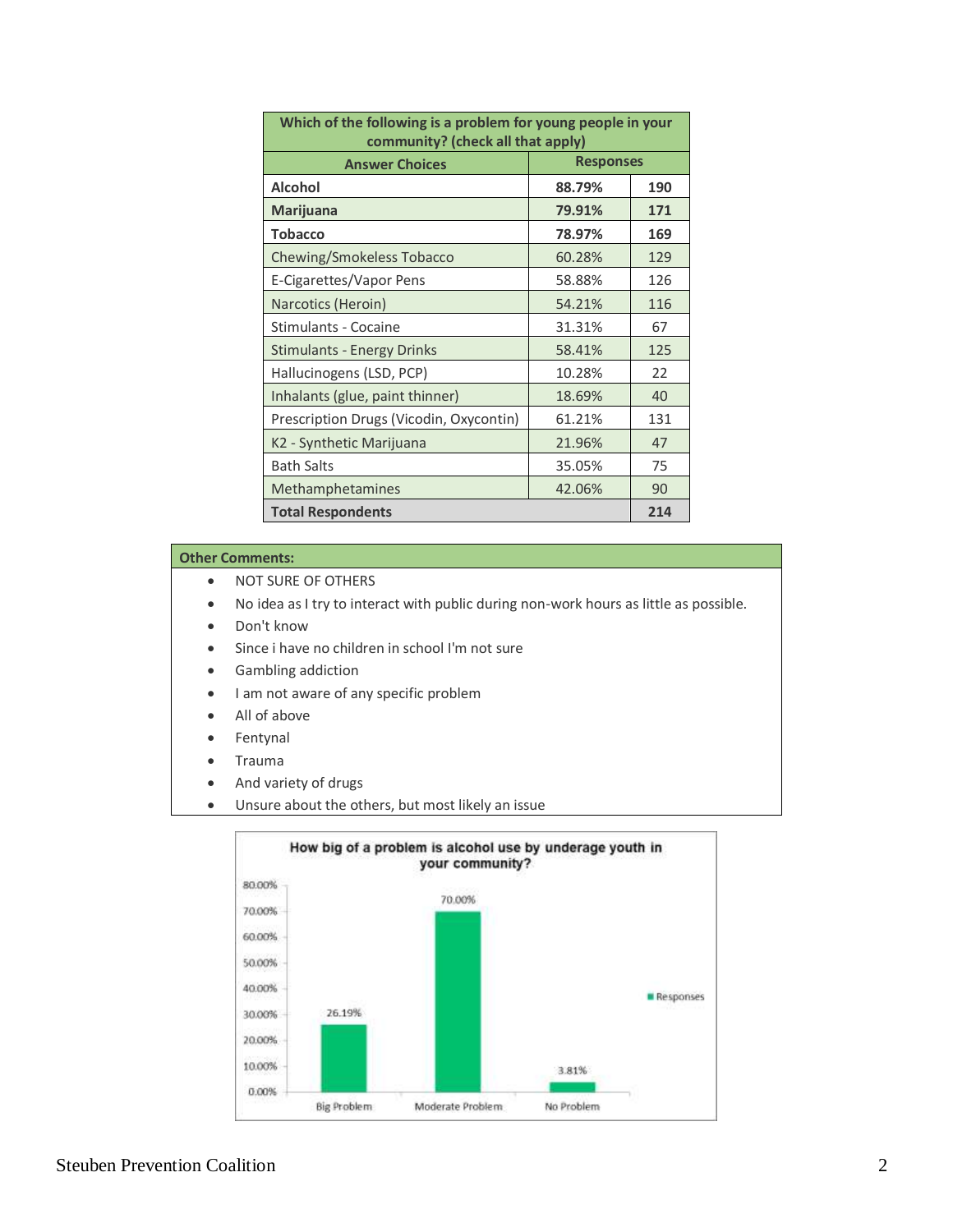- It's difficult for me to answer since my children are grown.
- I don't really know
- No idea and I find it hard to make myself care.
- Don't know
- I'm not really too sure on the use of alcohol by underage youth in our comm. I'm sure they do it.
- $\bullet$  I don't really know, as my daughter is 47.
- Somewhere between moderate and no problem
- Not sure ?
- Unknown
- Normal to experiment
- Too many adults see it as a right of passage
- I believe it is big, others think moderate.



- It happened at every party I ever attended.
- I think more often they do not intend to host, but it easily comes into the home unbeknownst to them/hidden by teens even if parents are home- and they end up unaware or with impaired kids at their homes. Or they are out and find it when they come home- don't like the word "host" meaning they buy/supply- which does happen but much less often than 10-20 years ago
- I do not know of any specific party or location, but I would imagine these parties go on, they always have.
- Yes, it probably happens, but I don't believe it is a major problem
- Possible but the liability of it anymore is too much to risk it
- I'm sure there are these people, my child has not ever drank or used. As an addict in recovery, I know it's important to find these people and prosecute.
- They still believe as long as they don't drive it is ok.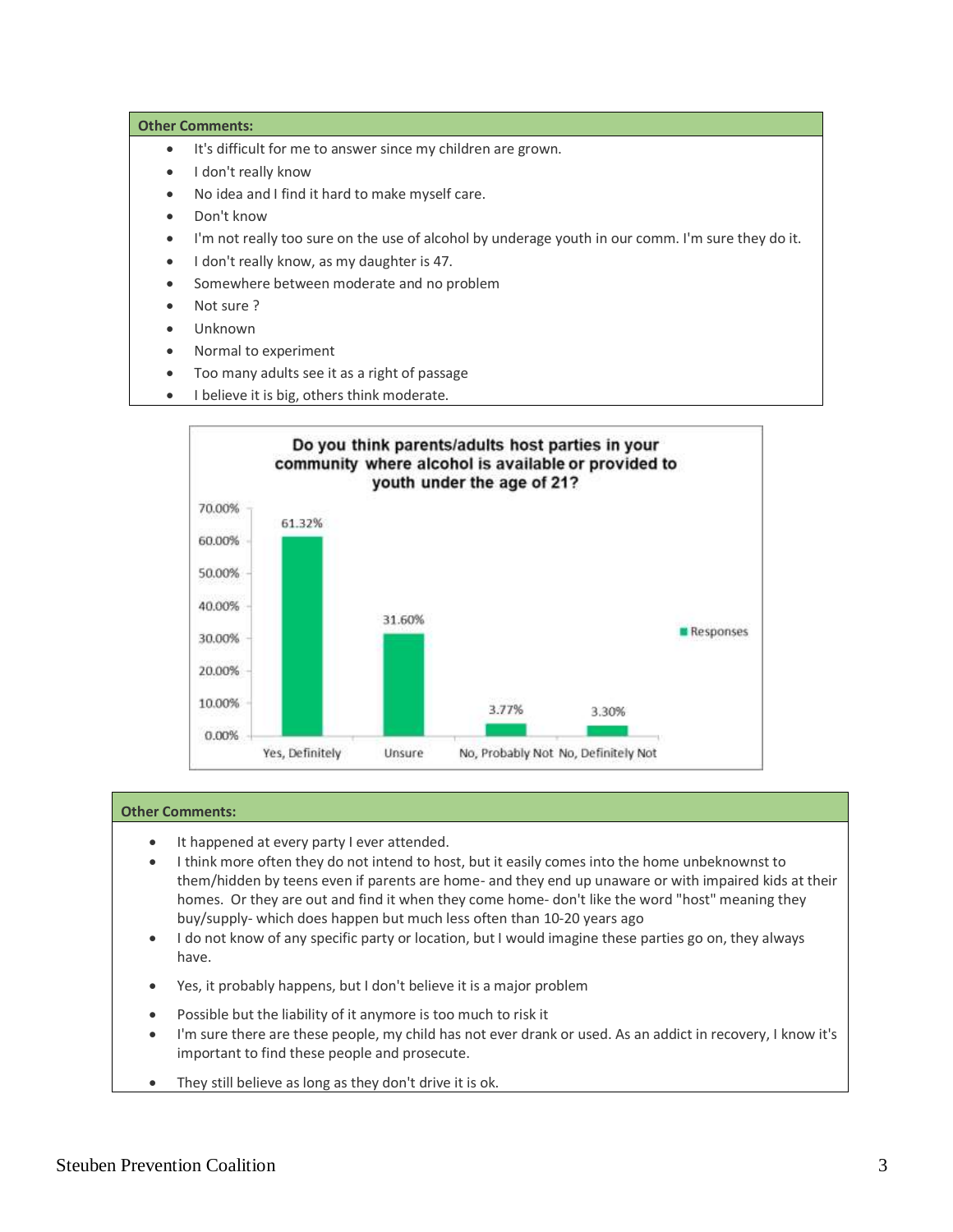

- There is always a great risk, but it also depends on whether you are discussing harm to health or outside factors such as driving, impaired judgement or both
- This is a difficult question as I'd think it depends on the amount of consumption?
- No more than tobacco
- DRINKING AGE WAS 18 WHEN I GREW UP AND I THINK THAT IT SHOULD BE AGAIN
- Risk comes from driving a car after drinking or being taken advantage of sexually if you are highly intoxicated. Same risks those over 21 face.
- You are going to have some that party till they puke. Those that continue to do this are known as Losers and will spend the rest of their days as such. I do not see where the age 21 has a benefit over the age 18 as when I was a teen.
- I believe it depends, at times there is great risk and at times moderate risk. Due to underage drinking being illegal my opinion is that the "lowest level of risk" starts at moderate as there is legal repercussions.
- Unable to answer. It would depend on how much alcohol was consumed and how often.
- Brains not fully developed, it is a terrible risk
- They don't know how bad it can really be for them.

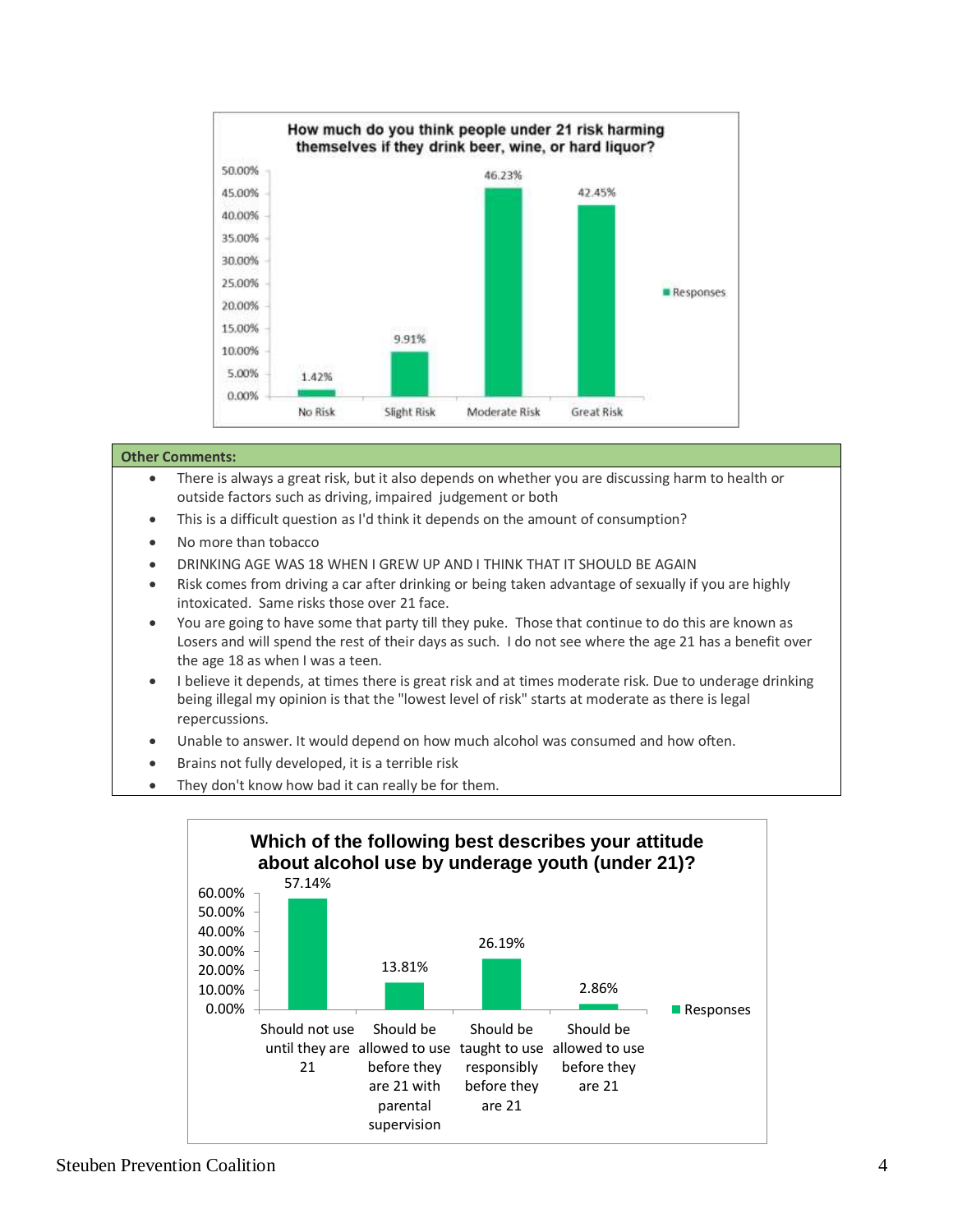- Essentially the age of 21 drinking age is great in theory, however, most 18 year olds head to college where drinking is an inevitable culture. I do think that the 21 year age does hinder the preparation for youth to learn responsible drinking before they move out. Sadly, this also creates a culture among high school students where they just learn to drink "under cover" with no real delay in drinking.
- They should be taught responsibility from a young age!
- I want to support the law but very difficult for parents to enforce and so I believe this increases risk of heavy drinking. I would prefer my kids start drinking with my supervision to learn how to drink responsibly.
- Once again depends on moderation. Also you can smoke and be drafted at 18....so not sure of the point?
- I don't think they should use after age 21 however my response indicates that they should be taught responsible behavior before age 21.
- And educated in regards to using responsibly and the consequences.
- Refer back to Q.09 I was raised in the "legal at 18" era, I still do not see where raising the age to 21 has benefits. a few kids will get fall down stupid drunk and some will not, always been like that, they (the fed. government) tried to outlaw alcohol during prohibition during the 20's & 30's, that went over well didn't it (NOT). Take a look back to the 50's & 60's, when I was growing up there was a family unit, a mom, a dad and a secure home environment, there were still rebels and under age use of alcohol and tobacco, but there also was respect for your parents. NO, I do not believe that alcohol or tobacco provide benefit to the body but they have been around forever in our history, the answer is not to forbid the use but to educate in a better way. I don't have a better answer but I do know that my wife and I raised two responsible sons, they do not use drugs or abuse alcohol or tobacco, they have gainful employment and nice homes. I will say this, somewhere and far too often, our leadership fails us with their litigation and laws. Do you want just one example other than the "age 21" law? Who is the Dumb Ass that believes raising the minimum wage to \$15 is better than trying to curb inflation. At what point will this foolishness stop? Get real Albany. Are you starting to wish that I didn't answer the survey?
- An 18 year old can vote, drive a car, can emancipate themselves and join the military. I think the drinking age is too high. If you are emancipated or a guardian is present, 18 year old people should be allowed to drink.
- I have a hard time calling 19 and 20 year olds "youth". We have an economy based on alcohol young people should learn to appreciate it responsibly.
- Cultural, societal and social norms need to shift/change- not as simple as parents supervising or changing a drinking age
- You can buy cigarettes and enter the military at 18, but you cannot drink alcohol?
- I also feel they should be allowed to use with parental supervision. You don't know how you are going to react when drunk or how much/little it takes to get there. I would much rather have my teen drunk in my presence than out somewhere that the consequences could be much greater for a bad decision.
- Special family dinners/occasions, I believe the age should be changed to 18
- Education + Prevention = Better Outcomes
- I choose this response as if an older adolescent is with their parent during a holiday or celebration and has limited alcohol use (ie: a small glass to toast at a wedding) should be at the parents' discretion yet should be limited and supervised.
- I do not believe age limits are effective. Education & communication about family history (genetics) is more important
- Use under supervision by itself is not enough. Teaching responsible use under supervision.
- Not use on a regular occasion, but maybe a drink once per year at special occasions.
- They are doing it anyway. Teens used to be the only ones doing this. It is such a problem in today's world because kids are having kids, so when teens are growing up their parents often are late 20's early 30's and allow the use. Also now a day's parents or so drugged out that children 1 on up to 21 are getting into drugs and alcohol because that is what the "normal" their house is.
- Drinking age of 18 is appropriate.
- Unable to answer. I would've selected 'used with parental supervision however not all parents are responsible.
- they are going to drink regardless
- I struggle with the 18 versus 21.... Since they can join the Military and be "adult" at 18, I feel we need to match these responsibilities with drinking age. I believe it should be 21!!! BUT if we continue expect adult behaviors in other areas at 18, then.......????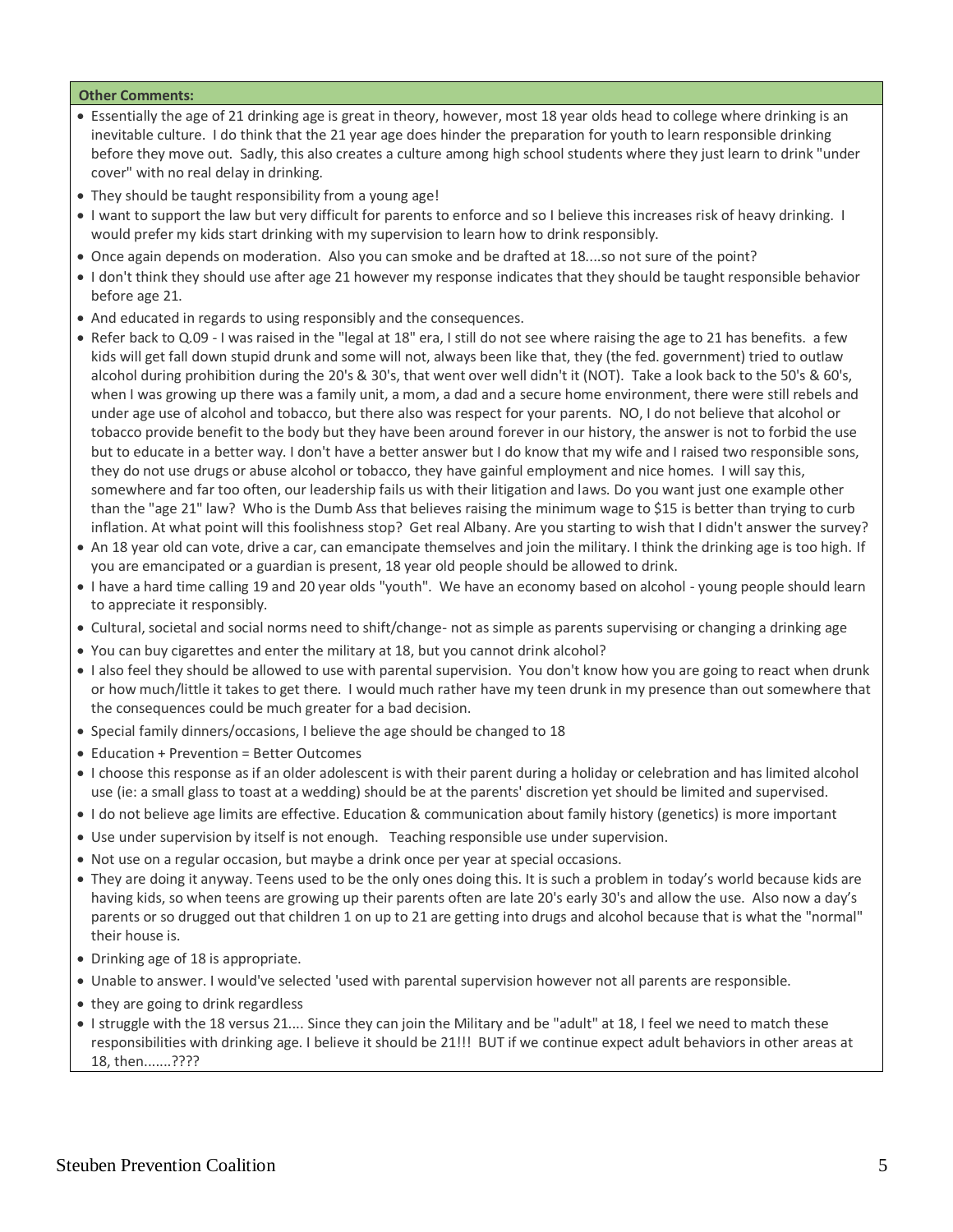- If they want to try it and are a kind of kid who doesn't take advantage.
- I think by 18 I can serve my own child, I would never serve anybody else's child. I just want to teach my child how to drink
- Taught by parents through example, not by allowing experimentation.
- But should also be taught to use safely



- And I feel that this is just and proper, someone needs to be held accountable. There again, who is fooling who if we think kids will not try alcohol, weed or other drugs.
- Parents should be allowed to responsibly serve their own children alcohol within their own homes.
- I only know of what it is because I work in a law office.



- Regularly. If it is occasional and in moderation with parents out to dinner (which is legal) I feel that is acceptable.
- Again, depends on amounts.
- I think the legal drinking age should be 19. But it's not good if they need to lie to get alcohol.
- We are told that there are benefits to wine and beer, but the benefits stop and are even reversed with too much. At a younger age, the growing body does not want or need alcohol, nor can it handle it.
- 18, 19, 20 year olds are young adults, not youth.
- This question isn't specific enough. If the question is how wrong is it if they underage consume AND the legal age is 21 then it's wrong because it's illegal. If the question is how wrong is it they consume AND the legal age is 18? Then I'm ok with that. They can kill people in the military but we can't allow them to consume alcohol? No one under 18 should be drinking at all.
- Not a moral /shame issue of right and wrong it's a public health issue. And it's not black and white as question asks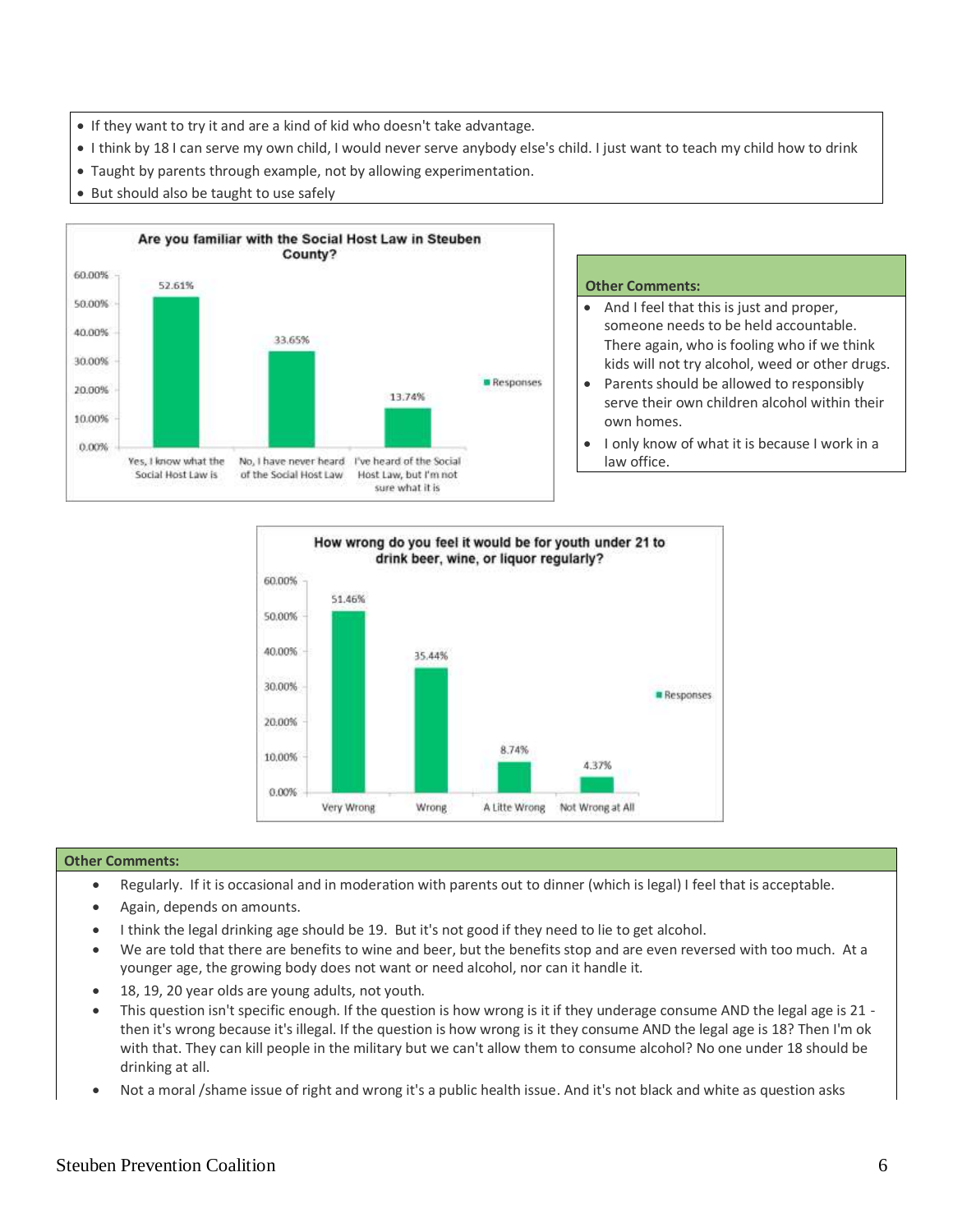- "Regularly" is not descriptive. If they have no problem with "regular" use then it's not a problem.
- Depending on the age, of course.
- Again, those age 18 living as adults and maybe even in the Military should be able to make these decisions........
- I don't like the term "how wrong do you feel..." I believe that it would be very unhealthy and that they should seek help but "how wrong" seems very judge mental.
- I object to the word wrong
- Depends on culture. At dinner, are sips of wine allowable? I would agree it's all perception based on demographic and culture upbringing.



| <b>Other Comments:</b>                                                                            |
|---------------------------------------------------------------------------------------------------|
| I do not know<br>$\bullet$                                                                        |
| I think the kids who are 21 buy for their friends<br>٠                                            |
| Paying others, stealing, take from parents, etcSeveral ways to get it easily.<br>$\bullet$        |
| Young people always find a way to get liquor etc.<br>$\bullet$                                    |
| All it takes is to know somebody who is of age and will buy it for them.<br>$\bullet$             |
| Friends that are 21 get it for them<br>$\bullet$                                                  |
| If they want to they will find it.<br>$\bullet$                                                   |
| Unsure<br>٠                                                                                       |
| Depending on the group of people they "hang with"<br>٠                                            |
| Not sure?<br>$\bullet$                                                                            |
| Not sure<br>$\bullet$                                                                             |
| unknown<br>$\bullet$                                                                              |
| If they are not of age and do not have an ID -- they will just get someone who is of<br>$\bullet$ |
| age with an ID to get it for them                                                                 |
| Misba Mart or the store by the library provides easy access<br>$\bullet$                          |
| Unless they have older relatives<br>٠                                                             |
| They ask someone of age to purchase it for them.<br>٠                                             |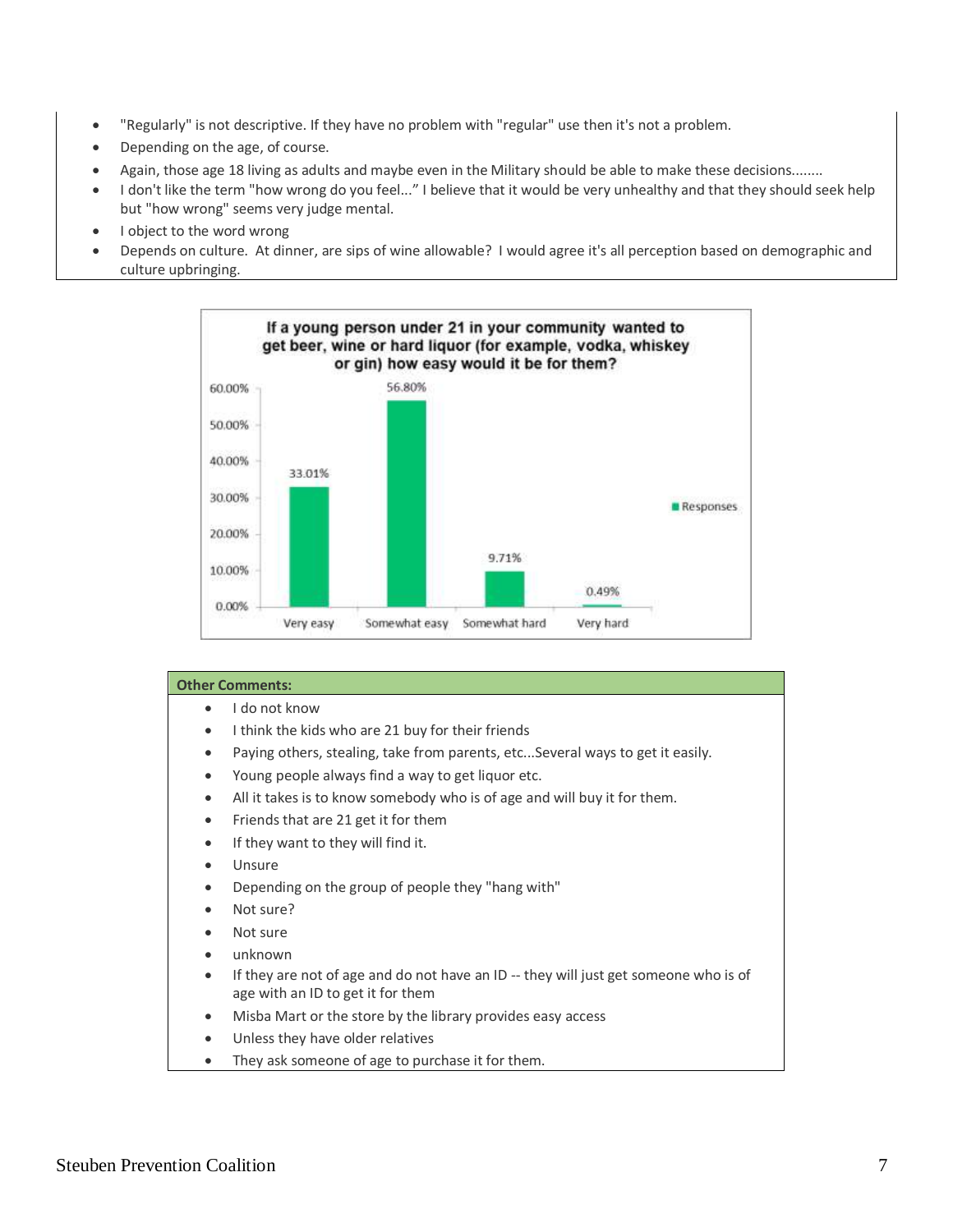

- I do not know
- **Since I've seen/know some smokers of weed.**
- I am not very sure how easy it would be to find a dealer, but it's the same as with alcohol. They just have to know somebody else who knows where to get it.
- Don't know
- $\bullet$  It is on every street corner, does someone think it is not?
- I'm not sure. But it should be legalized anyways.
- My daughter comments about many of her classmates going to school stoned most of the time. They were regular users by 7th and 8th grade.
- Depending on the group of people they "hang with"
- Not sure?
- People are out there daily selling drugs
- No details on how they get it
- My daughter tells me who is using and dealing

| Where do you think most young people (under 21) in your community get<br>alcohol? (check all that apply) |                  |     |
|----------------------------------------------------------------------------------------------------------|------------------|-----|
| <b>Answer Choices</b>                                                                                    | <b>Responses</b> |     |
| Bought it from a store                                                                                   | 20.20%           | 41  |
| Got it at a party                                                                                        | 74.88%           | 152 |
| Gave someone else money to buy it for me                                                                 | 80.30%           | 163 |
| Got it from someone age 21 or older                                                                      | 90.15%           | 183 |
| Got it from someone under age 21                                                                         | 23.65%           | 48  |
| Got it from a family member or relative other than<br>parents                                            | 60.59%           | 123 |
| Got it from home with parents' permission                                                                | 35.47%           | 72  |
| Got it from home without parents' permission                                                             | 70.44%           | 143 |
| Got it at work                                                                                           | 4.43%            | 9   |
| <b>Total Respondents</b>                                                                                 |                  | 203 |

- Older sibling
- Seriously?
- Fake identification
- Not sure?
- Gas station across from Library in Bath, NY
- Don't know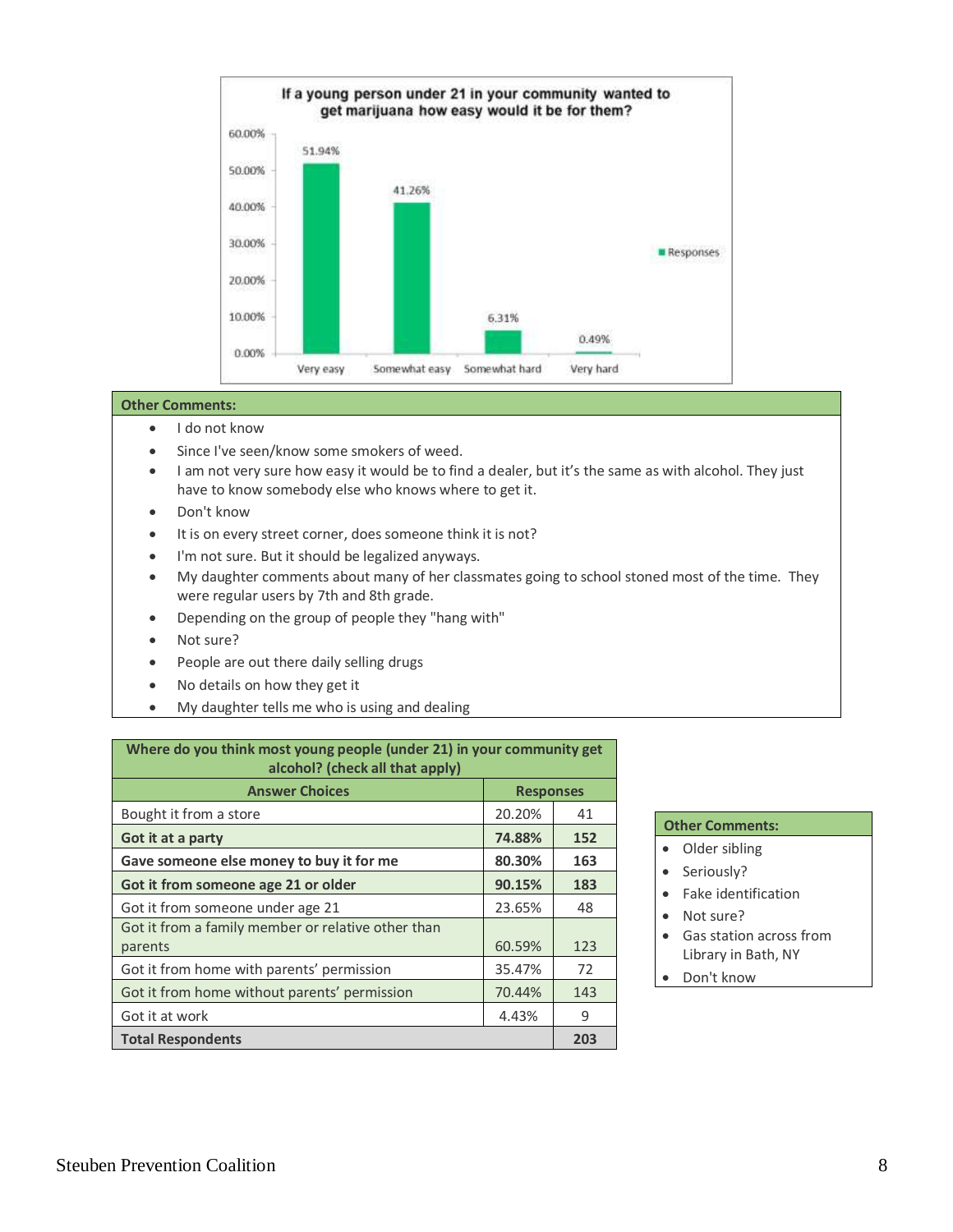

- I think most kids that use marijuana have seen their parents use and so its accepted
- I don't know.
- Don't know
- classmates that use/deal
- Seriously, are you stopping at just these 2 or does the list or bad stuff go on?
- I have never used, so I have no clue where they are getting it from. I just know it is a problem in the Bath School system.
- Not sure?
- Don't know
- Not really sure how they get it
- Internet (Craigslist)

| Who influences a young person's (under 21) decision to drink? (check all<br>that apply) |        |                  |  |  |
|-----------------------------------------------------------------------------------------|--------|------------------|--|--|
| <b>Answer Choices</b>                                                                   |        | <b>Responses</b> |  |  |
| The parent                                                                              | 64.36% | 130              |  |  |
| <b>Friends</b>                                                                          | 97.03% | 196              |  |  |
| Alcohol advertising                                                                     | 47.03% | 95               |  |  |
| Other adults' drinking                                                                  | 53.96% | 109              |  |  |
| Social media (facebook, internet, youtube)                                              | 78.22% | 158              |  |  |
| Music/entertainment                                                                     | 51.98% | 105              |  |  |
| <b>Total Respondents</b>                                                                |        | 202              |  |  |

- Perhaps peer group.
- All of the above.
- All of these are very big influences weather the individual realizes it or not.
- Siblings

| Which of the following messages would you want to share with youth (under 18)? (check one) |        |     |
|--------------------------------------------------------------------------------------------|--------|-----|
| <b>Answer Choices</b><br><b>Responses</b>                                                  |        |     |
| It is never okay for them to drink                                                         | 89.58% | 172 |
| It is okay for them to drink if they are with their parent                                 | 7.81%  | 15  |
| It is okay for them to drink if they are with an adult                                     | 0.00%  |     |
| It is okay for them to drink if they don't drive                                           | 1.04%  |     |
| It is okay for them to drink if they are careful                                           | 1.56%  |     |
| <b>Total Respondents</b>                                                                   |        |     |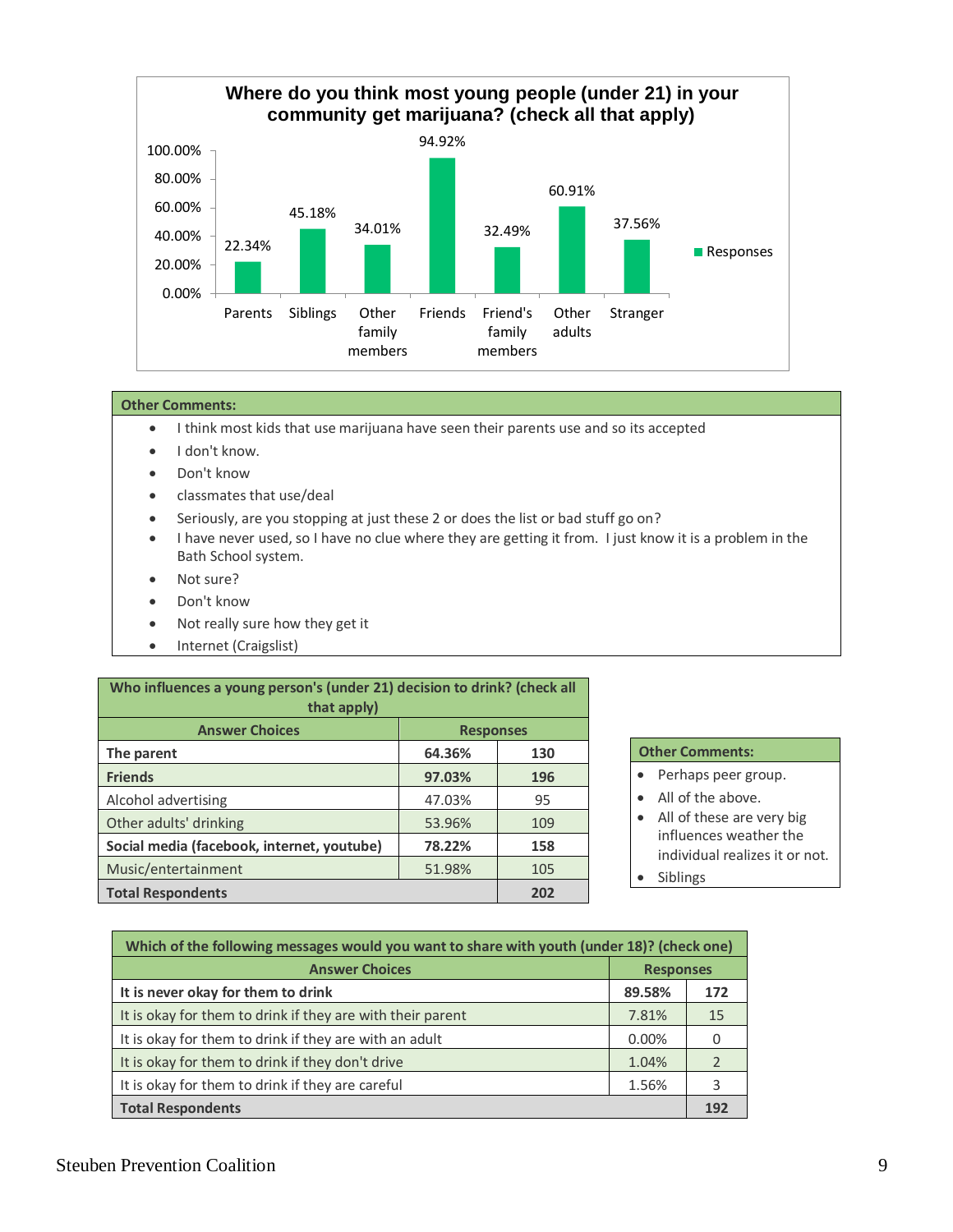- I don't care what you do to yourselves as long as it only impacts you. Sure I'll act out the social norm of "Oh no, it's terrible." But my own feelings are of indifference.
- Be responsible and abide all the laws not just alcohol and marijuana laws. Don't text and drive and follow traffic laws
- Why do you feel that you want to drink? There again, the 5 answers above do not properly address the issue. It is too easy to group people as under 18 or under 21 and make laws, too hard to sit with someone and talk with them (not dictate) and find their motivation. Still sorry you asked my opinion?
- Responsible parents should legally be able to responsibly serve their children, wine with dinner for example.
- Alcohol and other drugs are going to be widely available in many places you will be; let's talk about these different situations and what might be best for your well-being when you are faced with these
- It is against the law. However, if they do drink, I want a call to come and pick them up. I would rather get them drunk from a party than ID them at a morgue.
- It is not okay for them to drink and here are the reasons why: etc.
- What makes you want to drink? What would make you decide to drink or not drink?
- I do not support or approve of drinking, and if you do drink don't be afraid to call or come home. Be safe.
- None of the above
- I feel as though if you tell a child "It's never okay for you to drink." they are going to want to do it more. I feel as though you should educate them on all of the negative effects of alcohol and why it is not good to consume it. You aren't condoning it, just giving them all of the reasons why it's so bad for you rather than just saying "Never drink this" without reason. Those words are almost enticing to teens.
- That's too young
- Never would I let them have more than 2. They need to be 21.
- It is not OK in any of those circumstances
- We have to teach responsible carousing for individuals who are 16 and 17. All could be right, and all could be wrong depending on student upbringing.
- In the home, one drink

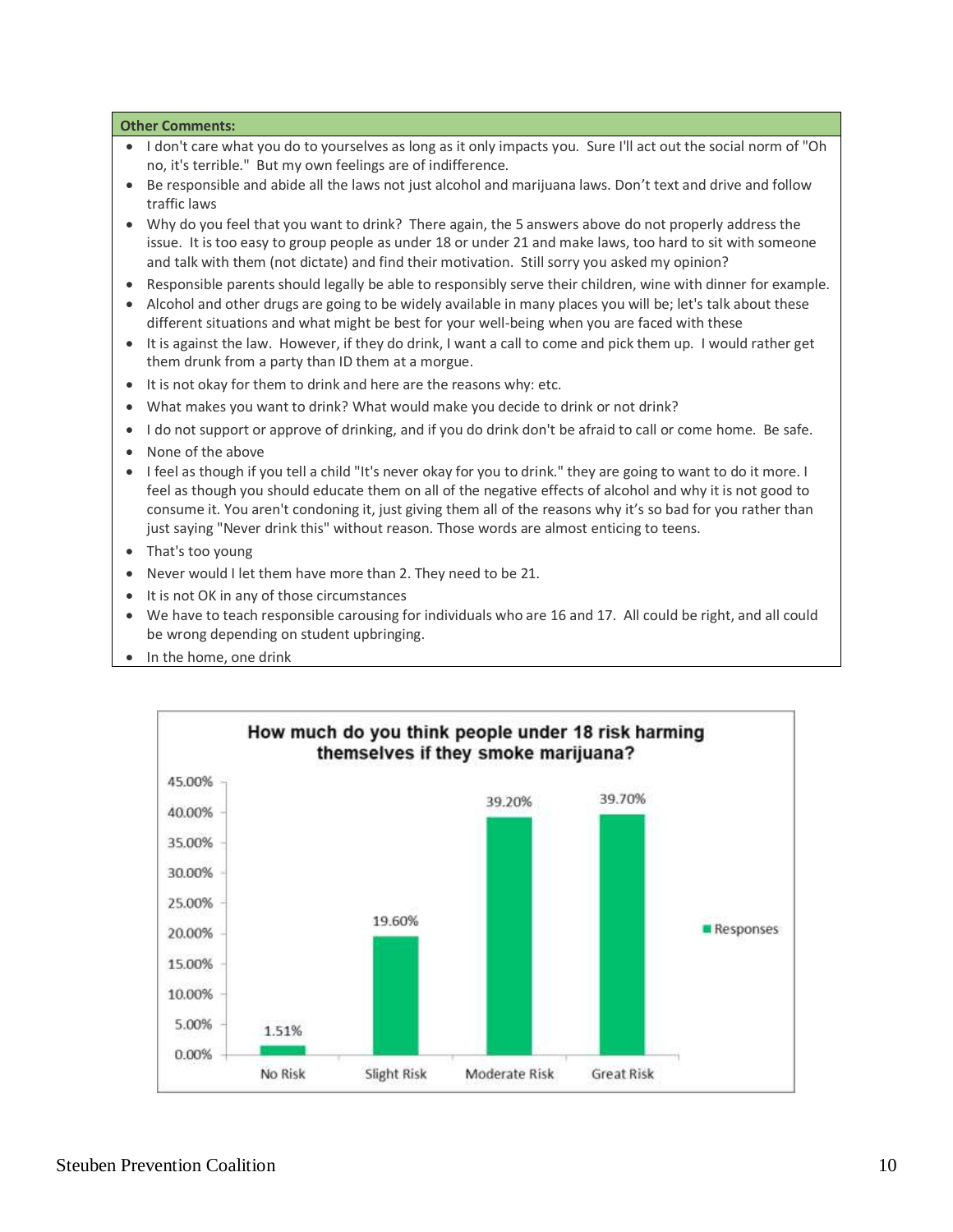- Impairs development
- This is another difficult question as it depends again on moderation and situations. Medically it helps a lot of people. I've also seen documentaries on how it can harm youth due to hormonal changes. But again, their choice for most part.
- it would depend on the amount, try it and don't like it not at all, use it every day and it will create a problem
- Honestly I don't know the facts but I have heard from multiple healthcare professionals that it is definitely bad for you.
- Don't know
- I have never tried the stuff, don't know what it would do to me, I do not think it could benefit our youth.
- This is another question which the answer depends. I believe there is a slight risk for development reasons in that it may affect a young person as they are still developing. Otherwise, marijuana is harmless. Now there is a moderate/great risk of harm because marijuana is not legal so when they buy it from the guy on the street corner, they are buying marijuana but who knows if anything else is mixed in with it. That's where the real danger lies.
- I think there is some evidence that if smoked regularly, it can damage developing brains. Smoked occasionally, I don't know.
- Depends on source/dose/frequency/reason/genetics / location/driving etc.
- Marijuana was prevalent when I was a teenager and those schoolmates of mine who used are now either totally burned-out or deceased.
- Not sure?
- It's addictive and often leads to other drug use.
- Not as bad as alcohol
- Marijuana in itself is harmful but with all of the things that it can be laced with; it carries great risk.

| Which of the following best describes your attitude about marijuana use by youth<br>(under 18)? |                  |     |
|-------------------------------------------------------------------------------------------------|------------------|-----|
| <b>Answer Choices</b>                                                                           | <b>Responses</b> |     |
| Should never use                                                                                | 78.79%           | 156 |
| Should not use until they are 18                                                                | 18.18%           | 36  |
| Should be allowed to use before they are 18 with adult supervision                              | 0.51%            |     |
| Should be taught to use responsibly before they are 18                                          | 2.02%            |     |
| Should be allowed to use before they are 18                                                     | 0.51%            |     |
| <b>Total Respondents</b>                                                                        |                  | 198 |

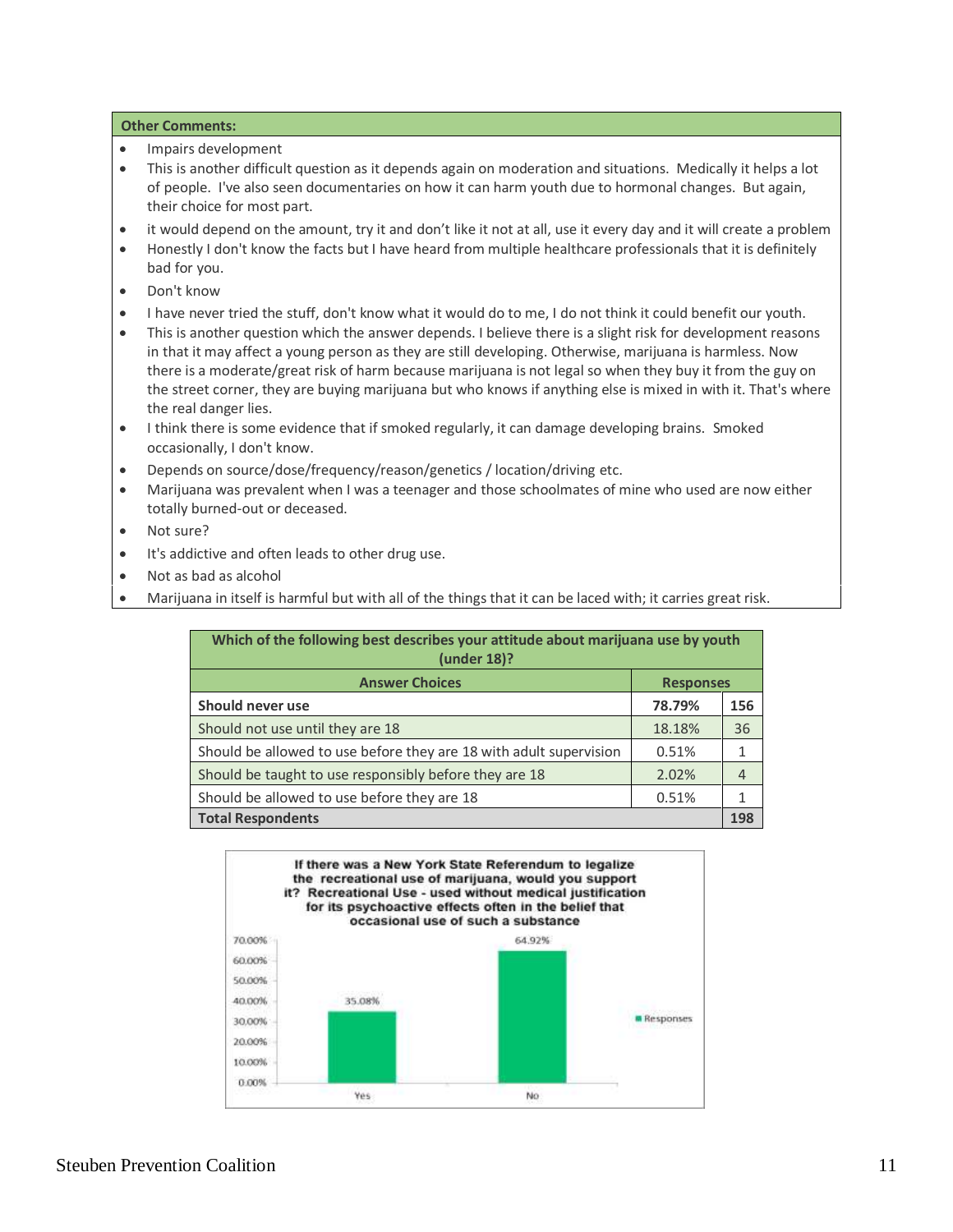- I don't know. I am leaning no. But what would be the factors? Age limit? Controlled production/vendors? The big issue is that many teens use tobacco products with no legal consequences. Consideration should be given to the role of both of these items. If you are going to limit marijuana with consequences then tobacco should be treated the same way.
- Spikes accidents & related insurance -police costs
- I do worry this is a gateway drug.
- My support or lack of support would depend on how the law was written and the safety guards, taxation and legal ramifications
- Again. Better safe than sorry.
- Any use of the drug influences your mind set and decision making.
- Not sure
- No way in the work place
- Absolutely not!
- I have never used it, don't intend to but I don't want to interfere in someone's party. I do hear of a higher rate of drunk drivers and I could have a real problem with someone high on marijuana crashing their car into my mom or my wife on the road.
- Should fall under the same category as alcohol
- Legalize, tax, and regulate just like we do alcohol and tobacco. Hypocrisy not to do so. Impacts on society are less than alcohol or tobacco.
- Our courts and jails are full of recreational users.
- Absolutely NOT! It is a drug and illegal. Plain and simple
- This would become even worse than the tobacco situation, costs \$\$\$ to everyone, yet people have the "right"????
- Not sure how I feel about it
- Prohibition and abstinence have been shown to be ineffective. I think marijuana falls along those lines. Regulate the manufacturing of it, control marketing for it, develop laws distancing the sale of it from schools, and provide the community and youth with accurate evidence-based education regarding it.
- With specification as to age of use and limits on how much can be purchased at a time.
- I am not sure.
- How is it that our society finally understands the dangers of tobacco but chooses to ignore the negative side effects and consequences of marijuana to the point of endorsing it?
- Not sure, would need more information before making a decision
- Not sure?
- Unsure
- I believe medical use is appropriate but i wouldn't really support recreational use.
- Occasional use is fine over 18
- I believe in medical use only.
- I have seen the damage both marijuana and alcohol can do to a teenager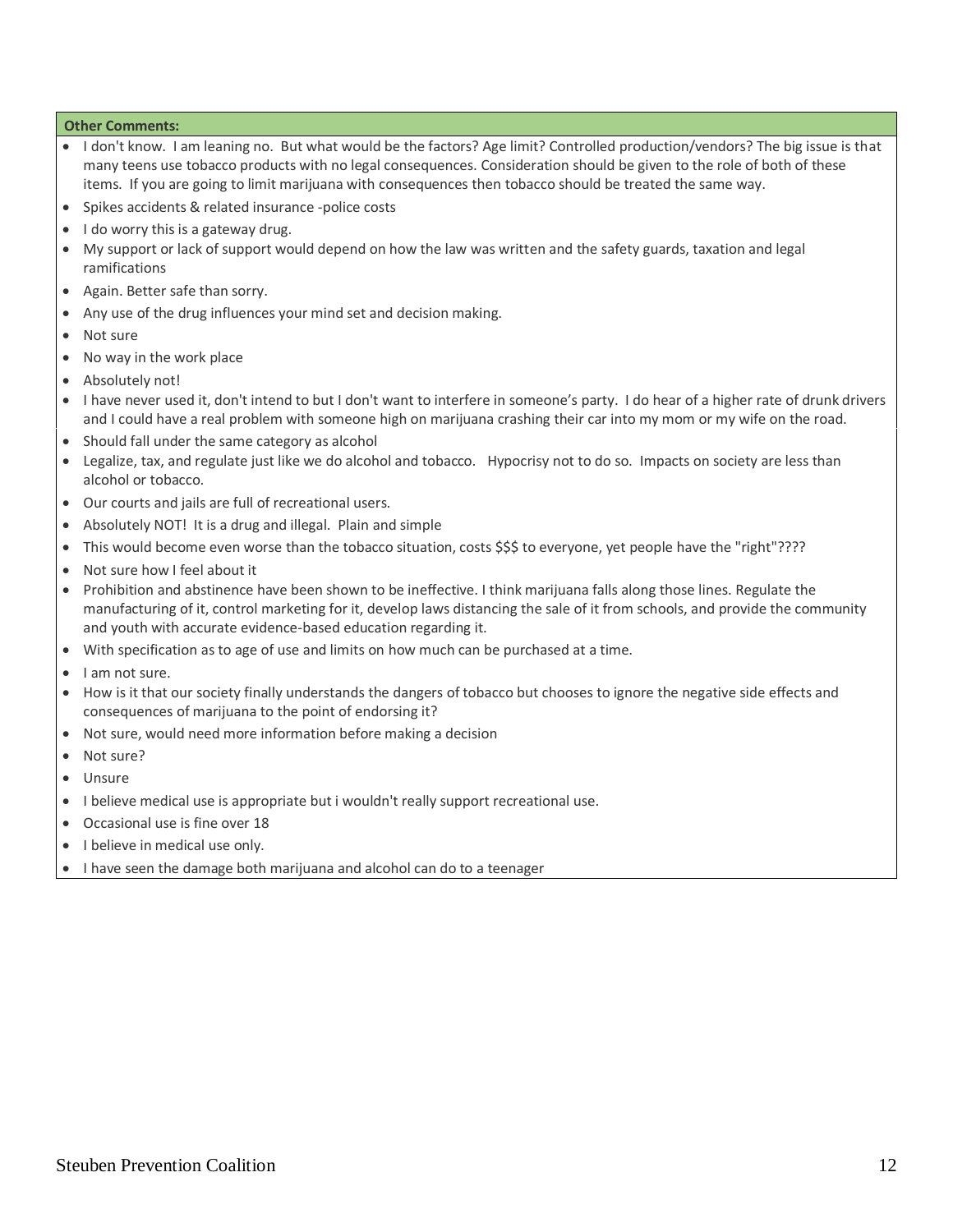

- Regular Marijuana has been proven again and again to be non-habit forming. All the legislation against it is from crazy religious groups and cigarette companies. But I'll assume this question is about other drugs.
- All drug have great risks to a person's body, their brain, and community.
- This stuff is known to be nasty bad and unfortunately it has been brought into the scene.
- Kids overdosing daily
- Get ahold of fentanyl and you could die just by touching it.
- The risk greatly outweigh the benefit of use. Adolescent omnipotence in this area is deadly.
- Brain development

| Which of the following best describes your attitude about use of other illegal drugs<br>by youth (under 18)? |        |     |
|--------------------------------------------------------------------------------------------------------------|--------|-----|
| <b>Answer Choices</b><br><b>Responses</b>                                                                    |        |     |
| Should never use                                                                                             | 99.50% | 198 |
| Should not use until they are 18                                                                             | 0.50%  |     |
| Should be allowed to use before they are 18 with adult supervision                                           | 0.00%  |     |
| Should be taught to use responsibly before they are 18                                                       | 0.00%  |     |
| Should be allowed to use before they are 18                                                                  | 0.00%  |     |
| <b>Total Respondents</b>                                                                                     |        |     |

- They should never use any illegal drug ever.
- Doesn't matter what it is, please tell me why do you feel that you need to put this into your body?
- I don't think kids should be using drugs period, but if they do and have a problem, we need the funds to support treatment.
- Age does not matter. It is just dangerous to use for anyone. There is little chance of moderate use of these drugs due to their potency and its effect on the brain
- I believe ADULTS should not use these drugs either
- I was very close with someone who used and it was the saddest most terrifying thing to watch them become more and more addicted and watch their life fall apart. I don't think anyone should ever use anything that harms their body. That is why education is so important. Real education. People need to see the effect this has on a person and their loved ones, physically and mentally.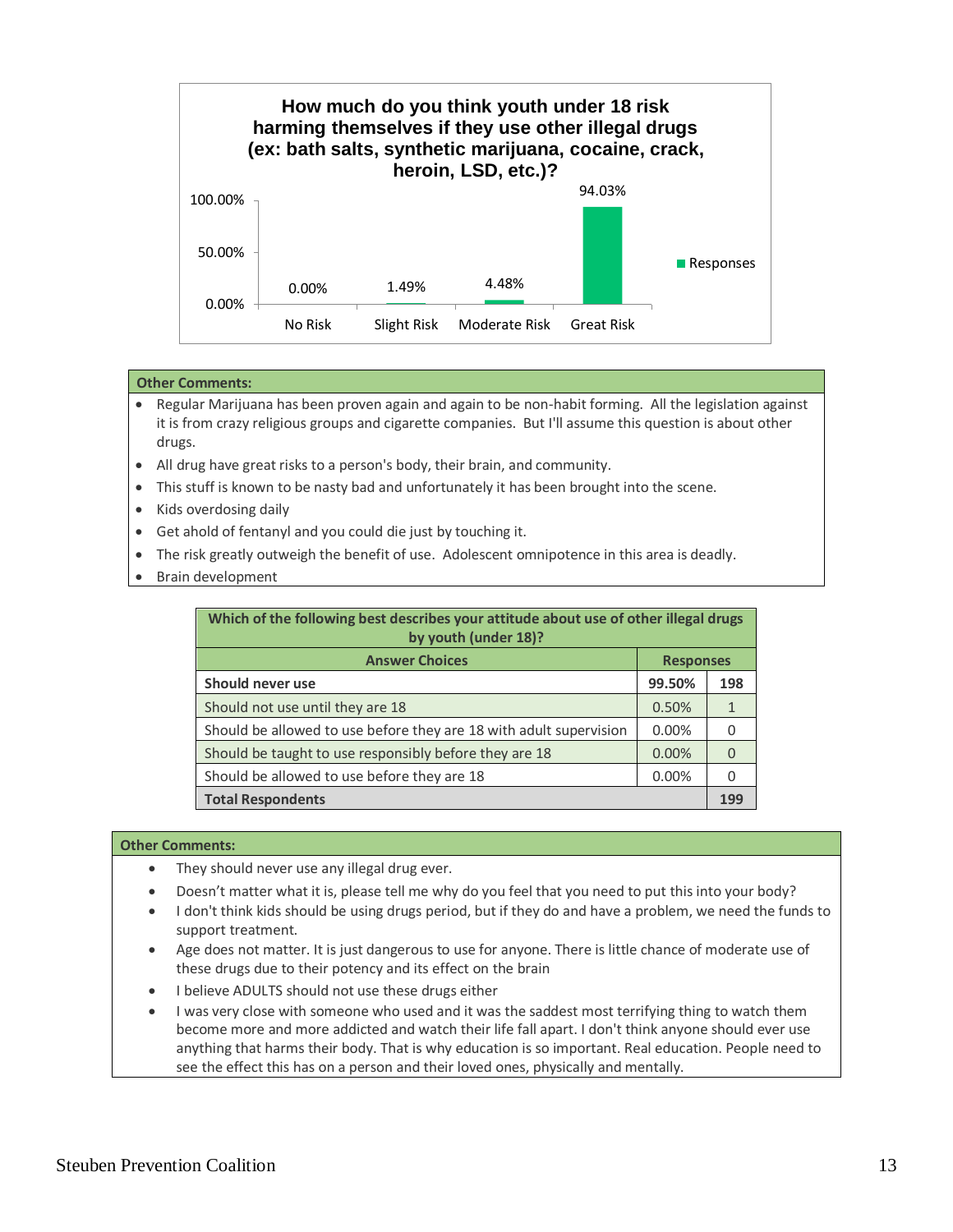| How much do you think youth under 18 risk harming themselves if<br>they take prescription drugs that are not prescribed for them (ex:<br>Vicodin, Oxycontin, Adderall, etc.)? |                  |                |
|-------------------------------------------------------------------------------------------------------------------------------------------------------------------------------|------------------|----------------|
| <b>Answer Choices</b>                                                                                                                                                         | <b>Responses</b> |                |
| No Risk                                                                                                                                                                       | 0.00%            | 0              |
| Slight Risk                                                                                                                                                                   | 1.01%            | $\overline{2}$ |
| Moderate Risk                                                                                                                                                                 | 6.03%            | 12             |
| <b>Great Risk</b>                                                                                                                                                             | 92.96%           | 185            |
| <b>Total Respondents</b>                                                                                                                                                      |                  | 199            |

- Those can end up habit forming and can cause lasting damage.
- High risk for addiction
- $\bullet$  See #23.
- Daily overdoses!!
- Again, they are habit forming. If you can't get what you need, other crimes are committed to support your habit.
- Highly addicting due to its chemical make-up. Genetics don't matter> ANYONE can become addicted to OPIOIDS/OPIATES
- Our community need to do a better job of promoting healthy coping skills and recreation opportunities, and offer free resources to aid in supporting families and children. Unfortunately NYS under Cuomo administration is cutting such valuable services, and proves that it doesn't value resources that will help in reducing the likelihood of youth and adults turning to substances to cope with stress, mental illness and/or boredom. (Example: Due to new mandates Finger Lakes Parent Network has to now turn away families who use their parent support groups as they have been in the program "too long". NYS has shut down pediatric psychiatric mental health inpatient programs. Specialized mental health programs continuously are shut down in the state that support children as well as adults with mental health issues that are susceptible to drug use. There are very little recreation opportunities in Bath NY for youth - except for the folks looking to peddle drugs to them. There is a lack of late buses for kids to stay after and participate in after school programs (when they exist), leading to latchkey issues with many youth and making them vulnerable. ....)
- $\bullet$  3 days = addicted

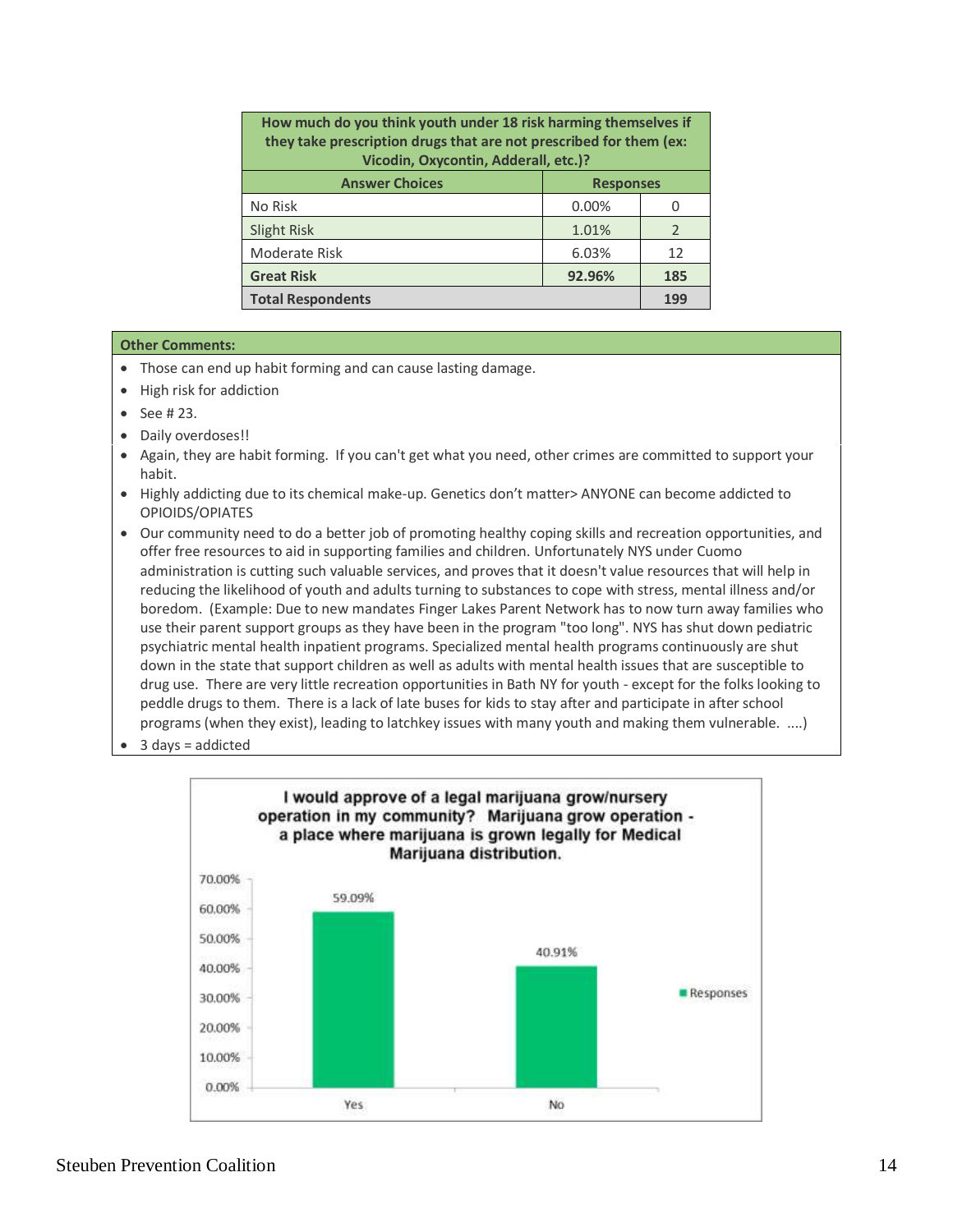- I guess for economic stability jobs but not to promote its use
- I know of great success with medical marijuana use for really ill people
- Not sure
- If regulated and used for medicinal purposes.
- Absolutely not!
- The only upside is all the Tax and Revenue the gov't will take in from it.
- Good for economic development and employment
- It could bring in jobs and tax revenue.
- if well-regulated and secure, to provide for medical use
- If properly secured and clearly for medical use.



- Possibly
- I do not wish to hinder pain relief if it would help someone, but I don't see it for me.
- Why should this be more stigmatized than a pharmacy? Many people are helped by medical marijuana.
- It can increase jobs and tax revenue.
- I think it should be in a pharmacy like every other prescription.
- I'm not sure how I feel about it at this point. Not really educated in it

| For the general population (adults), I believe marijuana use is okay under the following condition                                                                                                                                                                                                                    |                  |     |
|-----------------------------------------------------------------------------------------------------------------------------------------------------------------------------------------------------------------------------------------------------------------------------------------------------------------------|------------------|-----|
| <b>Answer Choices</b>                                                                                                                                                                                                                                                                                                 | <b>Responses</b> |     |
| For any reason                                                                                                                                                                                                                                                                                                        | 19.70%           | 39  |
| For an approved medical condition (The 11 legally approved conditions are: cancer, HIV infection or<br>AIDS, amyotrophic lateral sclerosis (ALS), Parkinson's disease, multiple sclerosis, spinal cord injury<br>with spasticity, epilepsy, inflammatory bowel disease, neuropathy, Huntington's disease, and chronic |                  |     |
| pain).                                                                                                                                                                                                                                                                                                                | 71.21%           | 141 |
| Never                                                                                                                                                                                                                                                                                                                 | 9.09%            | 18  |
| <b>Total Respondents</b>                                                                                                                                                                                                                                                                                              |                  | 198 |